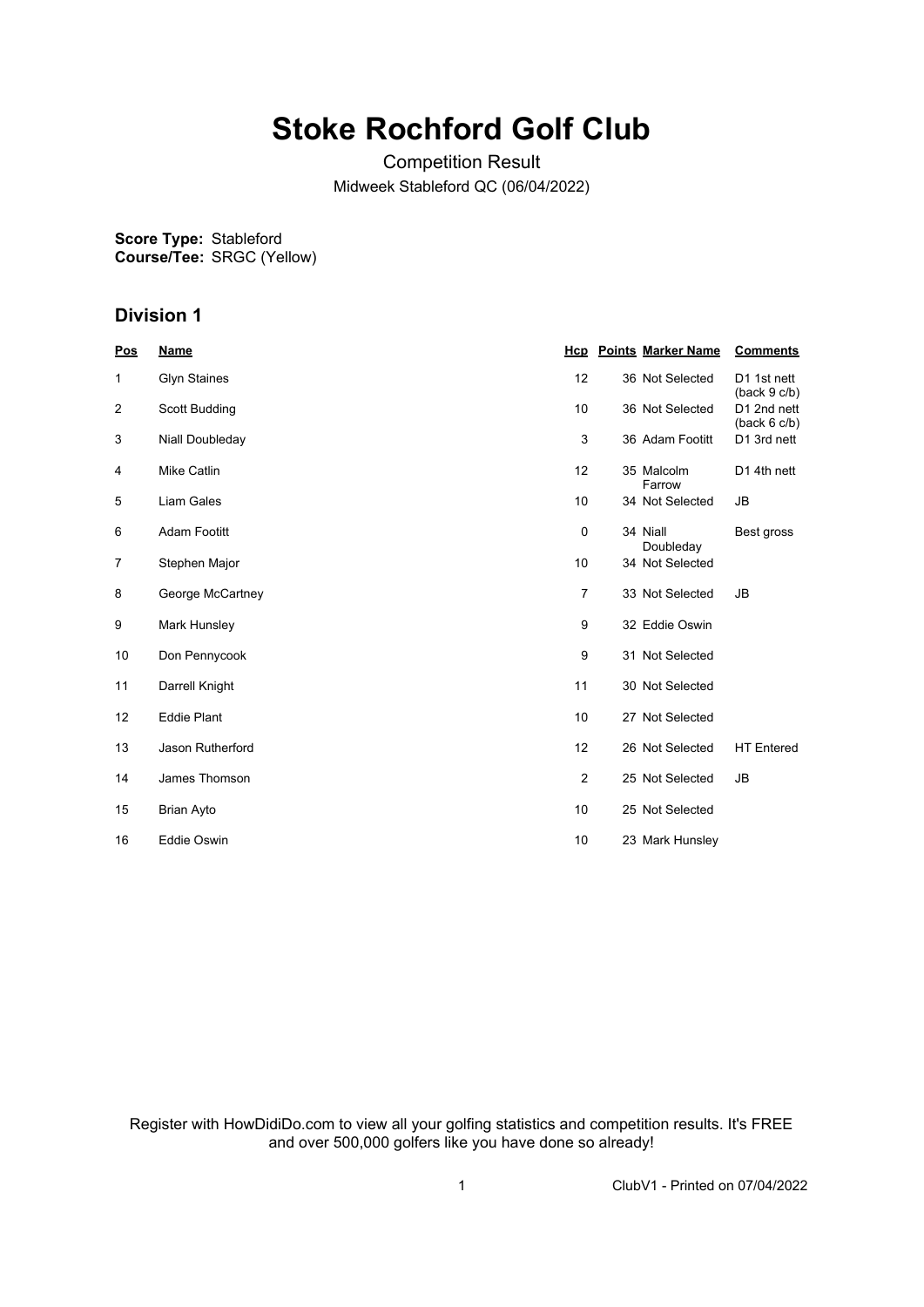**Score Type:** Stableford **Course/Tee:** SRGC (Yellow)

### **Division 2**

| Pos | <b>Name</b>            |    | <b>Hcp</b> Points Marker Name | <b>Comments</b>                    |
|-----|------------------------|----|-------------------------------|------------------------------------|
| 1   | Mike Nixon             | 20 | 39 Not Selected               | Overall<br>winner & D2<br>1st nett |
| 2   | Darren Crosby          | 13 | 36 Not Selected               | D2 2nd nett,<br>JB                 |
| 3   | Doug Lyne              | 28 | 35 Not Selected               | D2 3rd nett<br>(back 9 c/b)        |
| 4   | lan Thomas             | 14 | 35 Reg Hughes                 | D <sub>2</sub> 4th nett            |
| 5   | Keith Dugmore          | 16 | 34 Not Selected               |                                    |
| 6   | Kevin Haw              | 21 | 34 Not Selected               | JB                                 |
| 7   | Reg Hughes             | 27 | 32 Not Selected               | JB                                 |
| 8   | Ernie Armstrong        | 18 | 32 Not Selected               | <b>HT</b> Entered                  |
| 9   | John Hitchman          | 17 | 32 Not Selected               |                                    |
| 10  | Maurice Way            | 39 | 31 Not Selected               | Adjusted,<br><b>RGR</b>            |
| 11  | <b>Malcolm Farrow</b>  | 18 | 31 Maurice Way                |                                    |
| 12  | Martin Billson         | 27 | 31 Mike Thornton              |                                    |
| 13  | Mike Thornton          | 16 | 31 Not Selected               | JB                                 |
| 14  | Alan Dolby             | 32 | 31 Not Selected               | JB                                 |
| 15  | Jasvinder Obhi         | 32 | 31 Not Selected               | JB                                 |
| 16  | <b>Colin Howett</b>    | 28 | 30 Not Selected               | <b>HT</b> Entered                  |
| 17  | Phil Hewes             | 21 | 30 Not Selected               |                                    |
| 18  | Keith Eldred           | 25 | 30 Ernie<br>Armstrong         |                                    |
| 19  | Chris Vose             | 16 | 30 Don<br>Pennycook           |                                    |
| 20  | Graham Manton          | 17 | 30 Not Selected               |                                    |
| 21  | <b>Brian Keightley</b> | 29 | 30 Not Selected               | JB                                 |
| 22  | Peter Plummer          | 23 | 29 Not Selected               |                                    |
| 23  | Don Werner             | 16 | 29 Not Selected               | JB                                 |
| 24  | <b>Brian White</b>     | 13 | 28 Not Selected               | JB                                 |
| 25  | <b>Thomas Martin</b>   | 15 | 27 Not Selected               | JB                                 |
| 26  | Peter Gill             | 16 | 27 Doug Lyne                  |                                    |

#### Register with HowDidiDo.com to view all your golfing statistics and competition results. It's FREE and over 500,000 golfers like you have done so already!